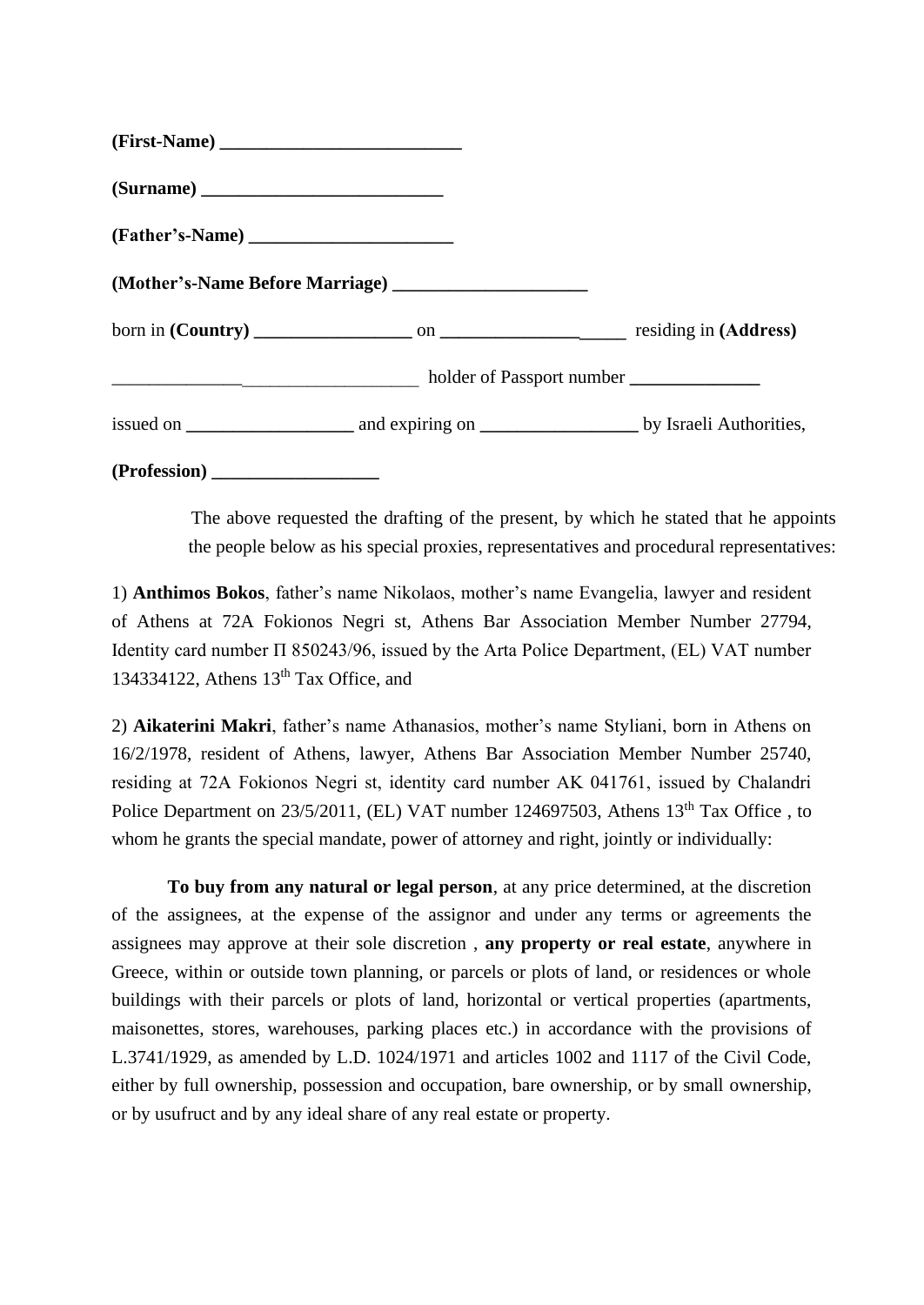For this purpose**, to agree on the price at their sole discretion and to pay it, by order of the assignor, either in cash, or by bank check or by bank transfer or otherwise, or to request the credit of all or part of the price and to promise its payment in instalments,** always acting at their discretion. In case of credit of part or all of the price, to accept bills of exchange issued by any seller for the balance or the whole price, to provide any seller with the right to secure the payment of the credited part or the entire price in any insuring manner, indicatively by mortgaging the properties to be purchased, **either by annulling clause or by condition precedent** and to agree and accept all special terms set on a per case basis to secure any seller. Also, to declare, before a Notary Public, that part of the price or the whole price was paid before the signing of the purchase contract, at the expense of the buyer and assignor of theirs herein.

To sign the **purchase contract or contracts** in accordance with the above, as well as deeds of correction or repetition of these and any other private agreement, via which they agree, at their discretion, with all conditions required for the completion of the purchases. To sign any preliminary agreements or annulment of such, to pay engagements and promise the payment of penalties. In the case of credit of part or all of the price, to sign **deeds of full payment and cancellation of mortgages and/or the alleviation of an annulling clause**, possibly contracting a deed poll in accordance with article 235 of the Civil Code.

To **receive** the property or real estate bought on behalf of their assignor in his full ownership, possession and occupation. To accept and adhere unreservedly to any **deeds of establishment of horizontal property and regulations of apartment buildings** or to sign acts of establishment of horizontal properties and Regulations, as well as deeds of amendment or correction of those deeds or deeds of amendment or correction of the purchase contracts and waive the assignor's right to breach contracts signed for any reason and cause, formal or substantive, and for reasons stated in articles 178, 179 and 388 of the Civil Code.

To appear and represent him before any **Public Financial Service** or before any Municipality or Community or any legal entity under public law or other authority with respect to purchases made. To sign and submit, either to the Tax Office, or before a Notary Public or other authority, the **relevant real estate transfer tax or V.A.T. statements** or any other tax statement, as well as corrective or additional or revocation statements, stating, if required, the value of the real estate to be transferred and accepting the Tax Office's estimation of its value, and to apply for potential exemption of the assignor from paying transfer tax due to the acquisition of a first residence or any other reason as provided for by law, receiving a copy of these statements or the debt ID and the proof of payment of the tax via the taxis system or any other document, and submitting and signing formal statements of L. 1599/1986, of any content, as required for any exemption of the assignor from paying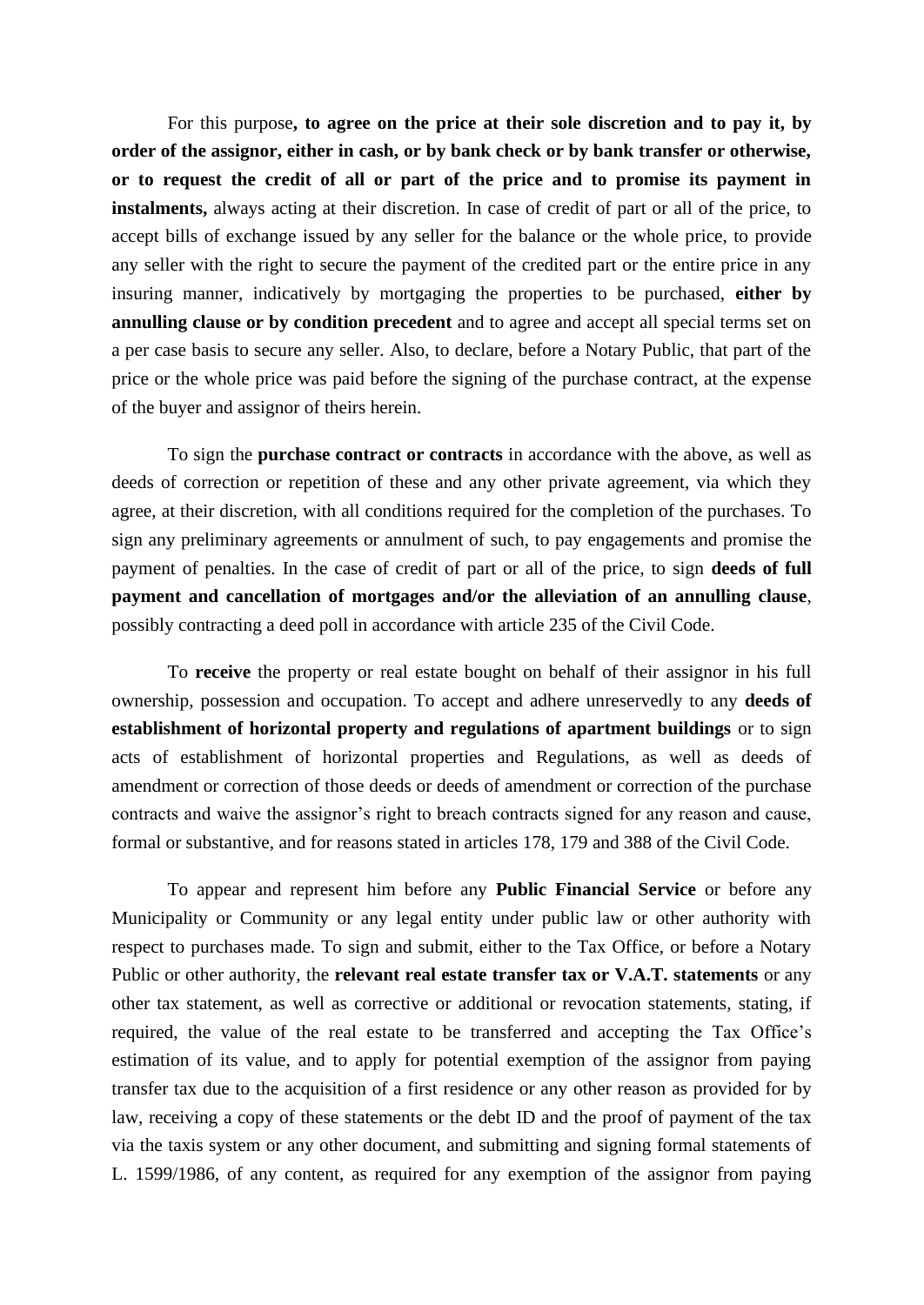transfer tax based on any Law provision (such as L. 1078/1980 as in effect today etc.). To pay **taxes**, request tax returns and receive these from the Greek State in the case of a cancellation of a purchase or in the case where these were unduly paid, and sign for this purpose any deed, request or statement and receipt.

To sign, submit and deposit any kind of application and required statement regarding the above contracts, specifically of article 8 of L. 1599/1986 with respect to the permanent residence of the assignor, in accordance with L. 2242/94, article 17 of L. 1337/1983, article 5 of L. 1577/1986, as well as any other statement required or to be required at the time of signing the contracts and enforced by any provision of the law, as well as formal statements of L. 1599/1986 of any content, which will possibly be incorporated in the concluded contracts.

To appear and represent their assignor before any **Public Financial Service (D.O.Y.) in order to apply and issue Greek tax number on the assignor's name, to request and**  receive the passkey and password of the taxis system in the name of their assignor and **appoint or recall as tax representative of the assignor any person they decide at their sole discretion**

To provide the Notary Public with relevant certificates required for the drafting of the contracts, including proof of the assignor's tax clearance, requesting the issue of these from the relevant Public Financial Service, or other public, municipal or community Authority, as well as any other certificate or attestation required by law for the conclusion of the contract.

To represent him before any Cadastral Office, and any Land Registry Office as well as other organizations by signing any document, receipt, application and declaration, and any other document, and **to lease** to anyone and on any terms they approve of at their discretion the real estate of the assignor located in Greece.

 To submit before any competent Cadastral Office a request for the correction of incorrect entries.

 To take part in the meetings of the owners of apartment building horizontal properties and to vote regarding any issue.

 To do anything for the execution of the above orders, even if it is not explicitly mentioned here and as for any property of the assignor.

To appear and represent their assignor before any **Public Financial Service (D.O.Y.)**, before the **Athens Water Supply and Sewerage Company (E.YD.A.P.)** or other water company, before the **Public Power Company (D.E.I.)** or the Hellenic Electricity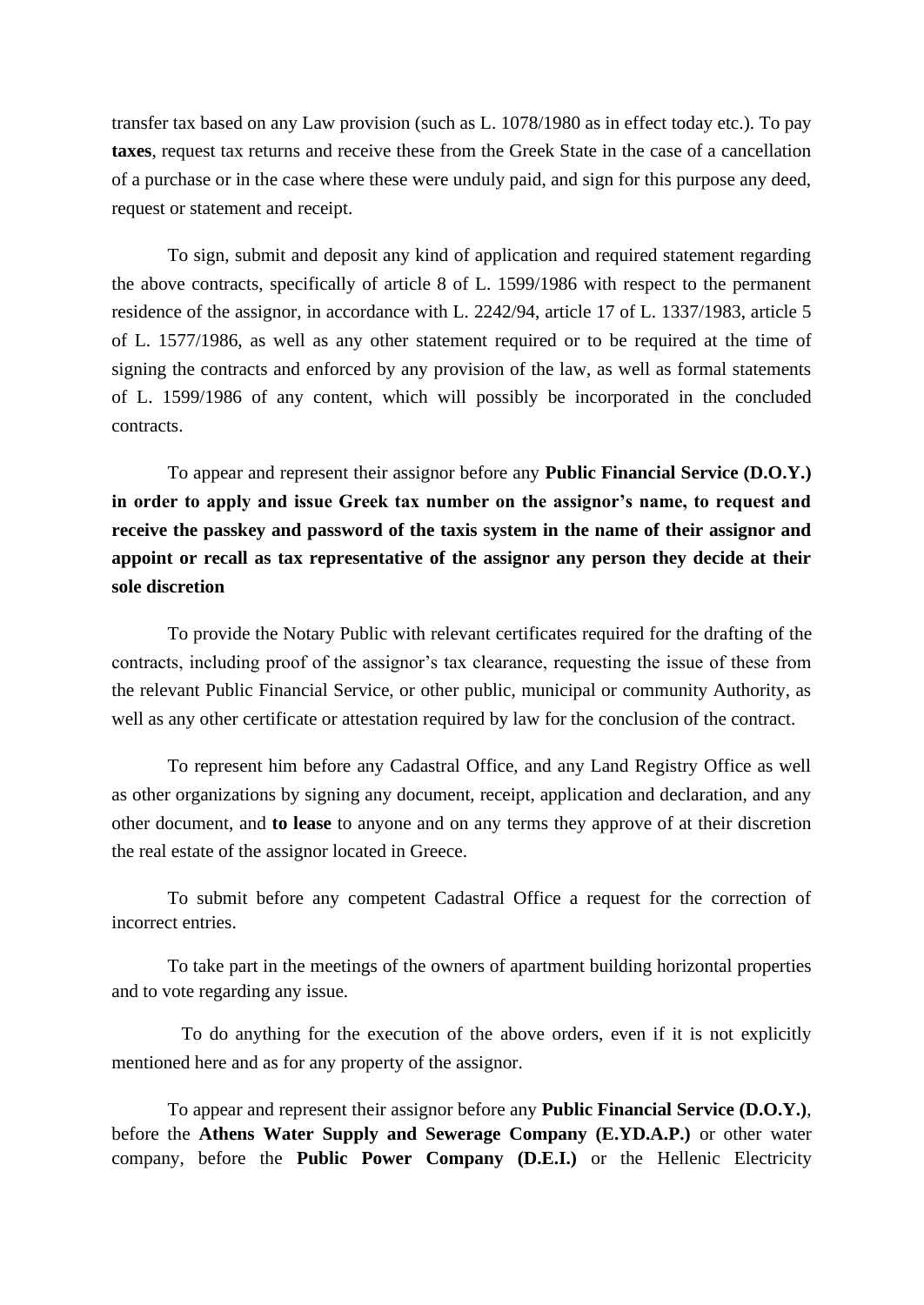Distribution Network Operator (DEDDIE) or the Independent Power Transmission Operator (ADMIE) or other power transmission provider, before the Hellenic Telecommunications Organisation **(O.T.E)**, **or before any mobile or landline or internet or subscription TV company** , before Funds and Public Benefit Organisations, before the National Social Security Entity **(E.F.K.A.)**, before any Office of the **Hellenic Land Registry Service**, before any **Town Planning Service** or **Building Service**, from which they will request a small-scale or large-scale building permit or any other licence for restoration, repair or construction in general of a property, before any Prefecture, Municipality or Community, any legal entity under public law or public enterprise, and before any authority in general. To sign and submit any application or statement or formal statement of L. 1599/1986, in the name of the assignor, or contracts, under any terms and guarantees, and perform any act necessary to represent the assignor before all Organisations and Authorities, receiving any certificate or attestation or document in general

 To **lease and manage** the assignor's real estate in Greece. Also to modify and terminate the lease agreements and to draw up private agreements for the purchase and sale of real estate.

Do anything to execute the above mandates, even if it is not explicitly mentioned here.

**To open bank account on his name** in Piraeus Bank or any other bank stated in Greece, on their full discretion and for the above purpose to submit all the necessary documents and sign on his behalf every application, declaration or any other document needed. As well, to receive debit card under his name and pin code for debit card and internet access and for the above purpose to submit all the necessary documents and sign on his behalf every application, declaration or any other document needed. **To reissue pin codes for debit card under his name and pin codes for internet access, to receive the pin codes for debit card and internet access and for the above purpose to submit all the necessary documents and sign on his behalf every application, declaration or any other document needed.**

To update the details of the assignor in any bank stated in Greece and for this purpose to submit, indicatively and not restrictively, documents indicating the assignor's residential address and professional address, a copy of the passport or any other identification document of the assignor, tax statement, certificates of the assignor's employer, proof of change of tax residence, certified copies of utility bills, telephone and any other bills as well as any other document required to verify the assignor's personal details.

For the fulfilment of the above purpose, to sign and submit applications and formal statements under L.1599/1986, with any content, to produce any document required and, in general, to do anything for the execution of the above mandates, even if not expressly mentioned herein.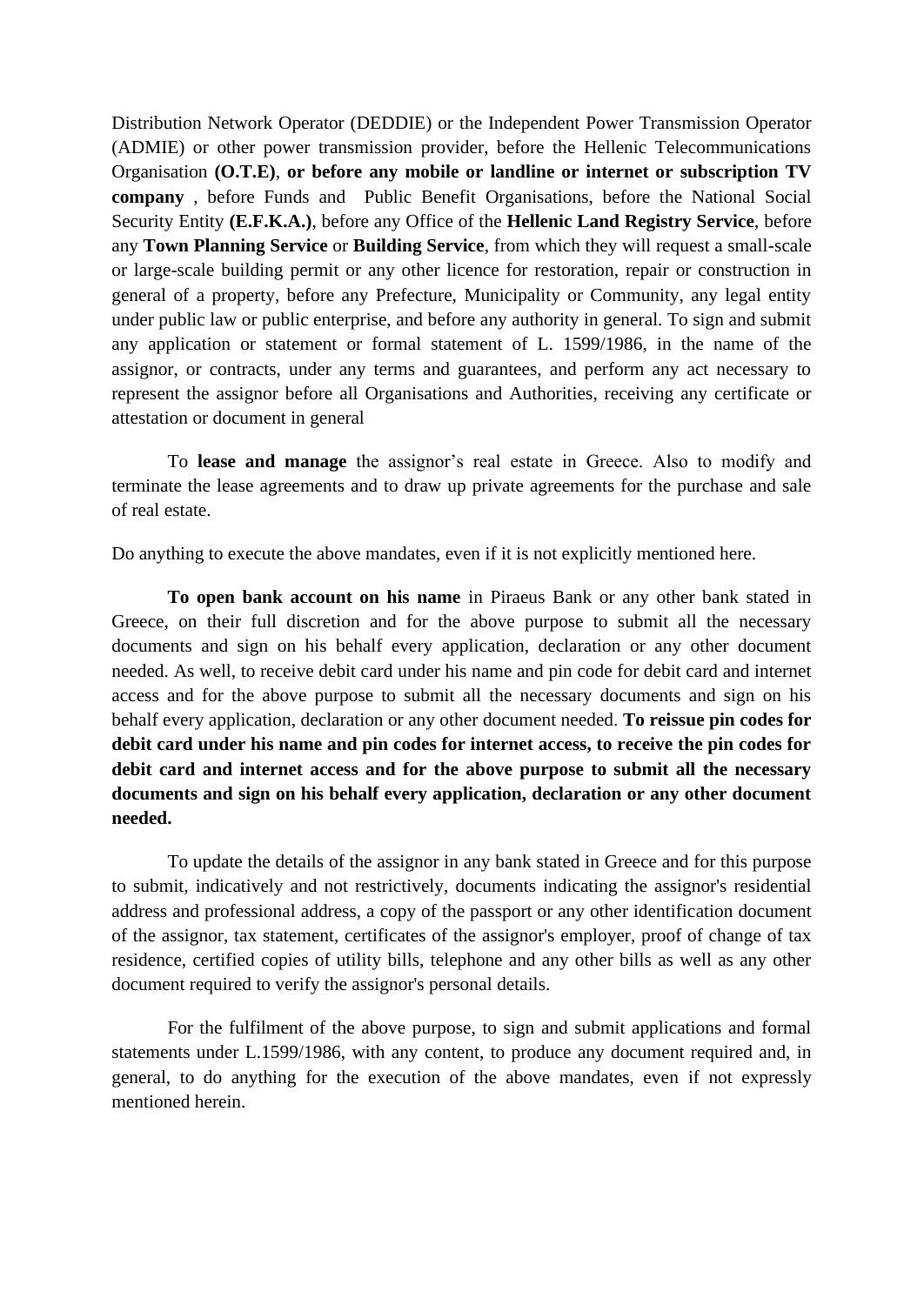To sign the e-banking agreement under any terms and content in free judgement and at their discretion, and also receive the e-banking codes of the assignor and deliver them to the assignor, so that the latter can make use of them.

The assignor states that the telephone number to which the extra pin shall be sent for confirmation of the transactions is **(Phone-Number) \_\_\_\_\_\_\_\_\_\_\_\_\_\_\_** and this number belongs to the assignor.

To declare that the assignors tax residency is in **(Country) \_\_\_\_\_\_\_\_\_\_\_\_\_\_\_**

To receive certificates of the assignor's transactions in his bank account from every bank stated in Greece. To receive cash from every bank account the assignor holds / will hold in Greece. Το issue bank cheques from every bank account the assignor holds / will hold in Greece. To endorse cheques as his proxies, and deliver these to the relevant salesperson, as present or represented. To be informed about the movements of the bank account and receive statements of transactions and balance available. To request the issue of bank cheques by order of third parties (indicatively, the Greek State, the Mortgage Office, Land Registry etc.) To sign and submit any document, application or statement related to the issuing of cheques, and in general sign and submit any document or certificate, application or statement, even formal statement, of any content related to the above purpose.

## **To transfer money from every bank account that the assignor holds / will hold in Greece to any third person or legal entity.**

To appear and represent the assignor before any phone company or mobile communications company stated in Greece in order to receive SIM card on behalf of the assignor. Do anything to execute the above mandate, even if it is not explicitly mentioned here.

To replace the telephone number of the assignor that has been declared before any bank. For this purpose, to sign applications, to submit supporting documents and act anything legal, even if it is not explicitly mentioned here.

To **sign insurance contracts** for the assignor's real estate in Greece, under any terms or agreements the assignees may approve at their sole discretion. To do anything for the execution of the above order, even if it is not explicitly mentioned here.

To sell, concede, transfer and deliver to anyone, at any price and any terms and agreements they approve, any property or percentage of an indivisible property, or horizontal ownership, owned by the assignor, anywhere within Greece.

To collect the price or credit the buyers with that, with any security (indicatively by mortgage or annulling clause, with the issuing of bills of exchange etc.). To transfer to the buyers all the rights of the assignor (personal or in rem) and the relative actions and objections, as well as actions for the restitution of the property.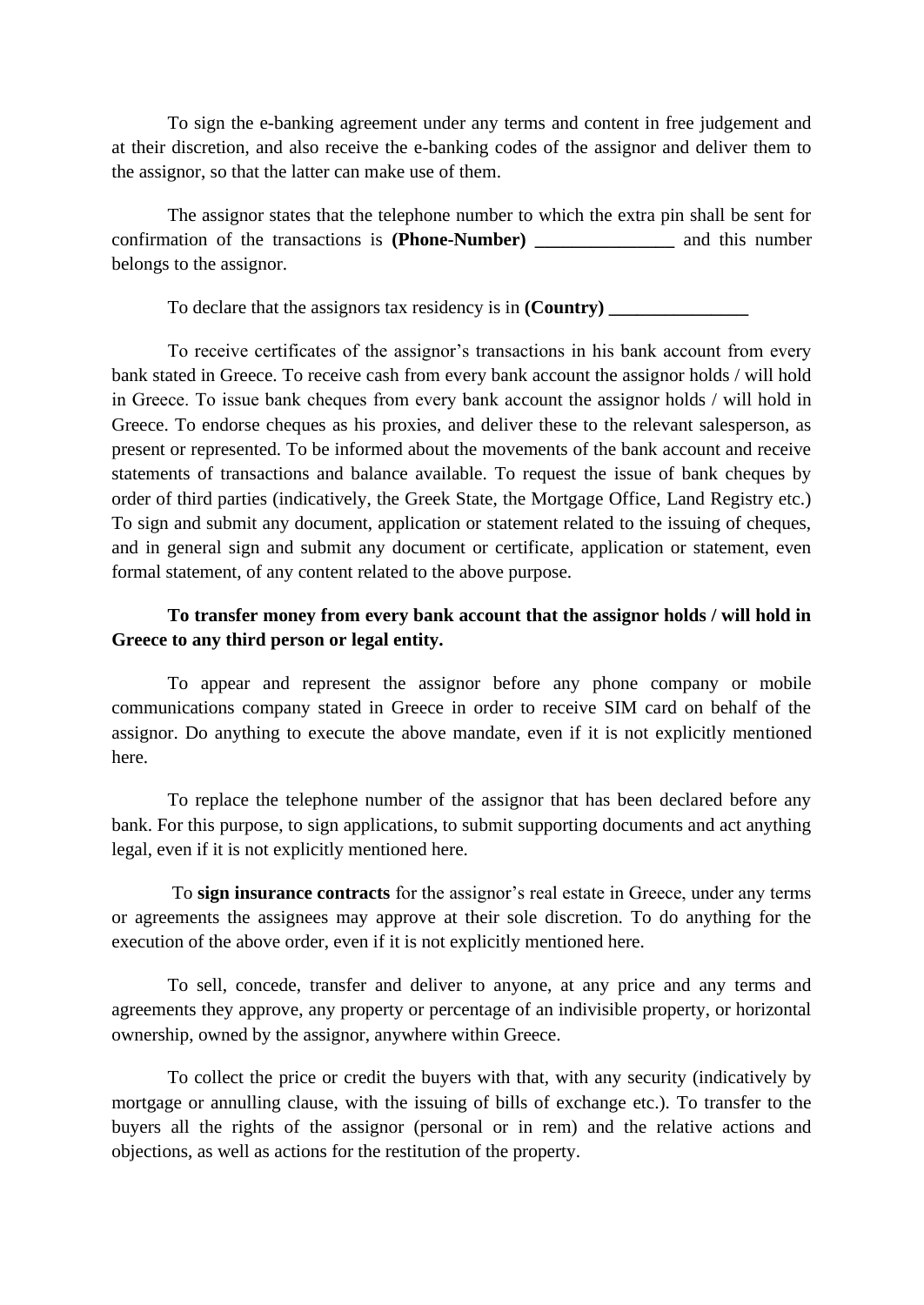To collect the price in cash or by receiving bank cheques and deposit cash or cheques to any bank account the assignor holds in Greece, and counter-sign cheques.

To guarantee and promise the property free of any encumbrance, debt, mortgage, prenotation, conservative or coercive seizure, judgement awarded to a third party or claim, inheritance right, any kind of bondage (except those stated in L. 3741/1929, as amended by P.D. 1024/1971, and in articles 1002 and 1117 of the Civil Code), taxes and fees of any kind, public and municipal, use or lease, road construction, partition, expropriation, rectangulation and compensation from these causes, quarrel, conflict, dispute, and in general free from any legal defect. To waive his rights from breaching the purchase for any reason and cause, substantive or formal, as well as the reasons stated in articles 178, 179 and 388 of the Civil Code and any relevant action.

To sign the final contracts and any pre-agreements, collect engagements and enter into criminal clauses. To cancel pre-agreements or extend their validity. To issue the buyers of the pre-agreements with the right of self-contracting for the drafting of the final contracts.

In the case of a credit of the price and an agreement of an annulling clause or mortgage registration, to sign the act of full payment and cancelling of the annulling clause or act to cancel the mortgage that may have been registered, and issue the buyers with the irrevocable order, power of attorney and right in effect for the cases of articles 223 and 726 of the Civil Code, to sign the act of full payment and cancelling of the annulling clause or cancelling the mortgage with self-contracting, in accordance with article 235 of the Civil Code.

To sign real estate transfer tax statements, pay any taxes, request tax returns in the case of cancelling of the sale or if they were unduly paid and collect these from any Tax Office, signing any receipt and full payment. To assign before the Tax Office tax representatives and replace them at her absolute discretion.

They may appoint others, lawyers or not, to execute the above mandates, except the mandates concerning the actions of the assignees with regard to the bank, and to revoke them legally.

In general, to act and do, within the frame of the above orders, anything else legal and necessary required for completion, even if this is not explicitly stated in the present power of attorney. The assignor stated that he approves of and recognises from this date on all actions of the above proxy, with respect to the above orders, carried out or to be carried out in the future, as legal, valid, strong and inviolable, as if they were performed by himself. I, the Notary Public, noted to the assignor, that this power of attorney ceases to be valid if it is revoked legally by him.